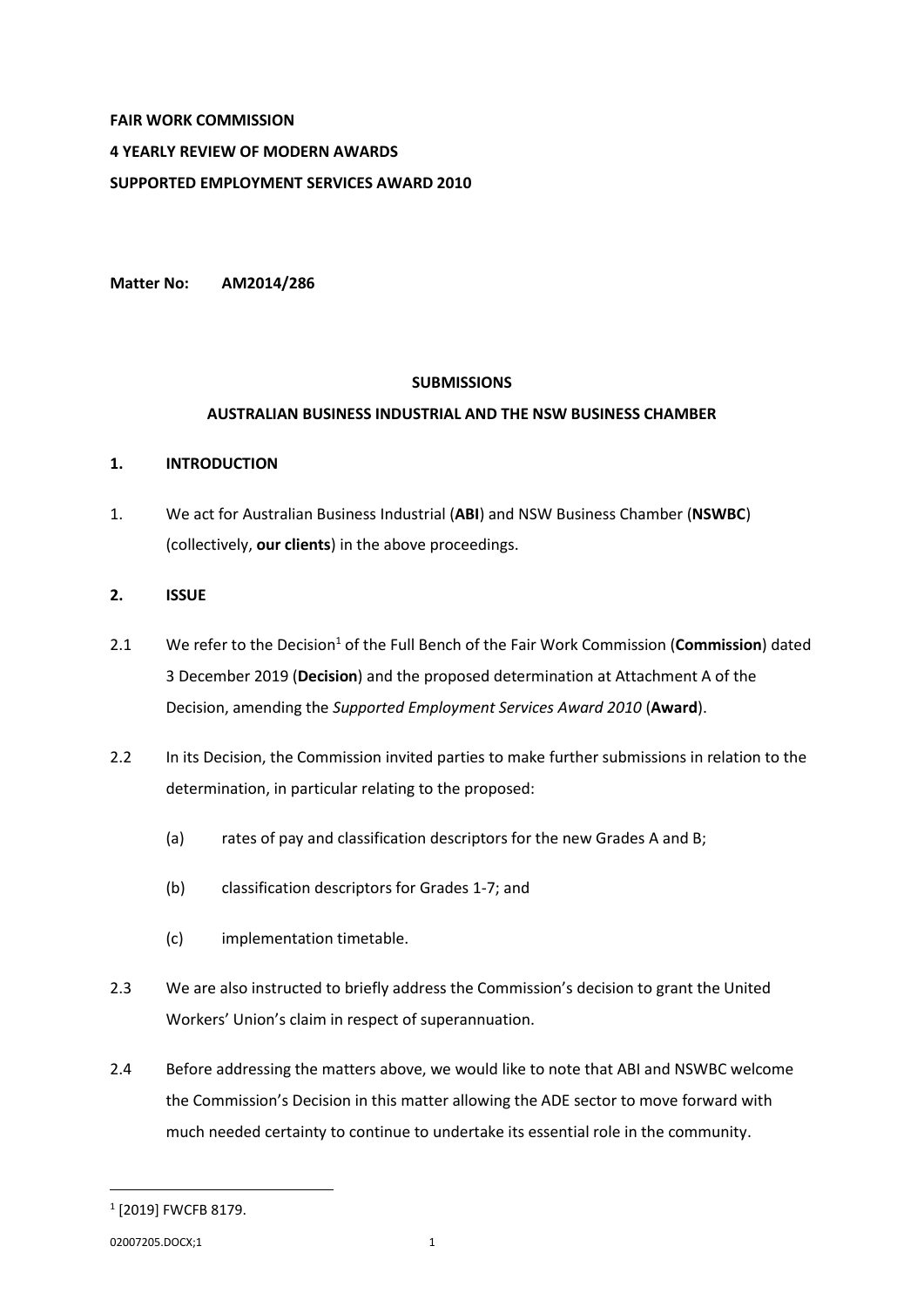- 2.5 It maybe that the Commission sees benefit in some further guidance on the language used in Grade A and B before the trial or in the alternative the Commission may prefer to wait until the trial has been conducted.
- 2.6 Our submissions are made in this context.
- 2.7 Our clients have received feedback from its members in relation to potential trial implementation issues associated with Grade A and B and we simply provide this to the Commission to assist the Commission further at this time.

# **3. GRADES A AND B**

- 3.1 The inclusion of two new classifications (Grades A and B) applicable only in circumstances where an employer has *created* a role to meet the needs/circumstances of an individual's disability and which does not fall into the Grades 1-7 of the Award classification structure, is a fair and practical approach to achieve a transparent, award-based method of wage setting, while taking into account the work value of those jobs created by employers.
- 3.2 As might be anticipated our clients' members have raised queries about how the proposed classification descriptors should be applied in practice during the trial.
- 3.3 The proposed definition of Grade A is as follows:

### *B.2 Grade A*

*Employees at this grade will perform a simple task or tasks consisting of up to three sequential actions under direct supervision and constant monitoring.*

3.4 The proposed definition of Grade B is as follows

### *B.3 Grade B*

*Employees at this grade will perform a simple tasks or tasks consisting of more than three sequential actions, which may involve the use of mechanical or electric equipment or tools, under direct supervision with regular monitoring.*

- 3.5 Grade A and B operate with similar concepts of supervision, that being "direct" supervision. However, Grade A requires "constant monitoring" while Grade B "regular monitoring".
- 3.6 These are relatively easy to understand distinguishing features of the Grades.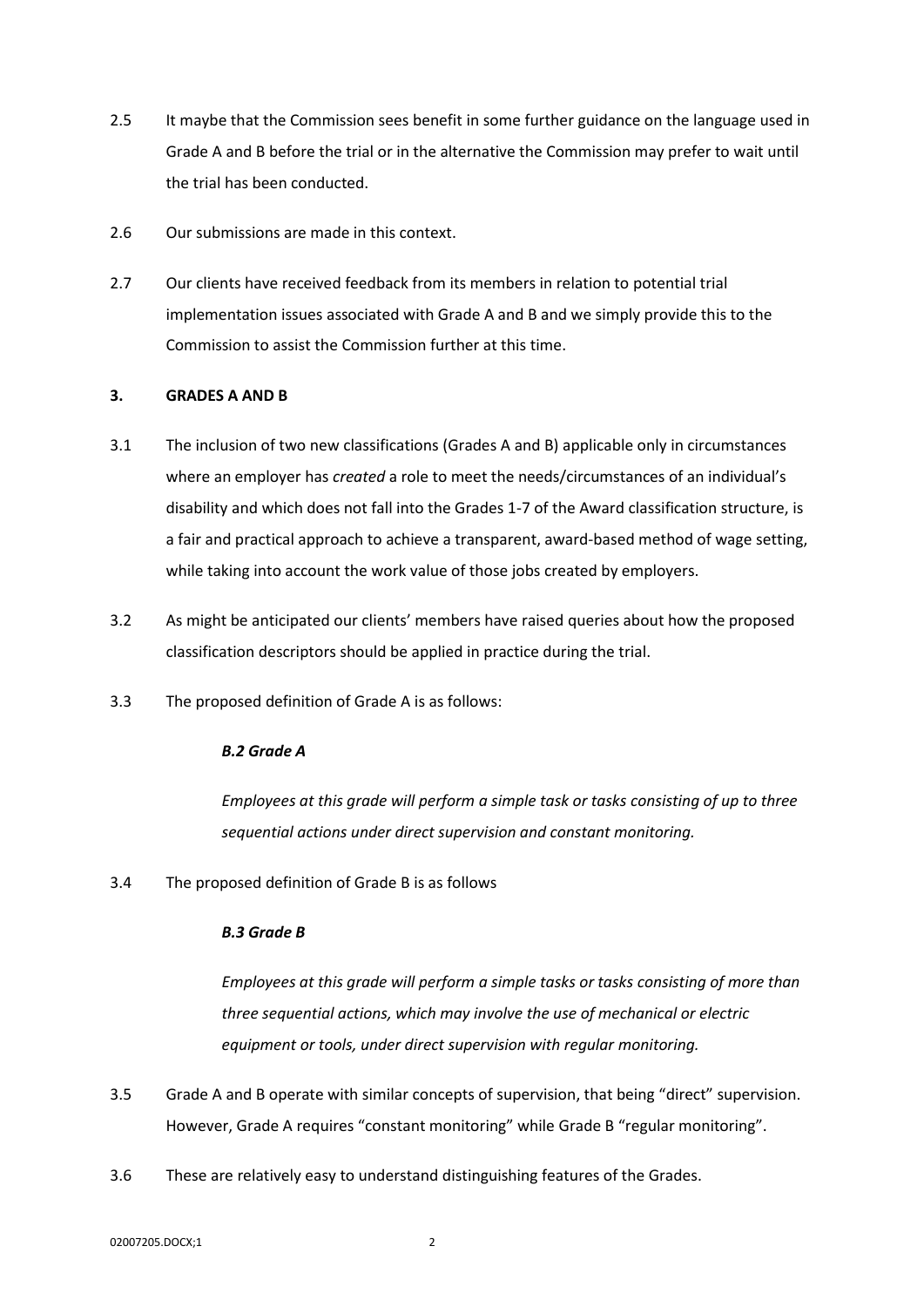- 3.7 Grade B suggests some higher order work task potentially involving the utilisation of mechanical or electrical equipment in distinction to purely manual activity.
- 3.8 Prior to entering the trial period we raise two issues for consideration.

### **Would it assist the trial if "sequential action" was defined?**

- 3.9 We note that some guidance is provided by the Commission at paragraph 352 which describes the sorting of cutlery as "one basic, repetitive task" such that the notion of sequential appears to contemplate a series of task that build upon each other rather than simple repetition even through in the case of the cutlery they may involve different cutlery.
- 3.10 The action in this context is sorting cutlery not a series of sequential actions sorting knives, forks etc into different parts of the tray.

# **Would it assist the trial to clarify how an employer reconciles a circumstance where "sequential actions" and "monitoring" requirements conflict?**

3.11 The second issue is where the supervision elements accord with Grade A but the sequential actions may accord with Grade B.

### **"Sequential Actions"**

- 3.12 The term "sequential actions" used in the classification descriptions of the proposed Grades A and B, could be defined in Clause 3 of the Award to avoid any confusion about what constitutes a "sequential action".
- 3.13 Where the word, "sequential" is readily accepted as meaning "following" and "successive", the real issue is what would be considered an "action" for the purposes of Grades A and B.
- 3.14 For example, one definition of "action" could be considered as the physical act of, say, picking an item up such as a fork or a spatula, *and* placing it into packaging, i.e. a pick-andpack motion.
- <span id="page-2-0"></span>3.15 Alternatively, the example above could be considered two separate "actions", e.g. picking up the item could be considered the first "action" and placing it into packaging, the second "action" in the sequence.
- 3.16 If the observations of the Commission at paragraph 352 of their Decision are the proper meaning of the words adopted by the Commission we do not see this narrow (paragraph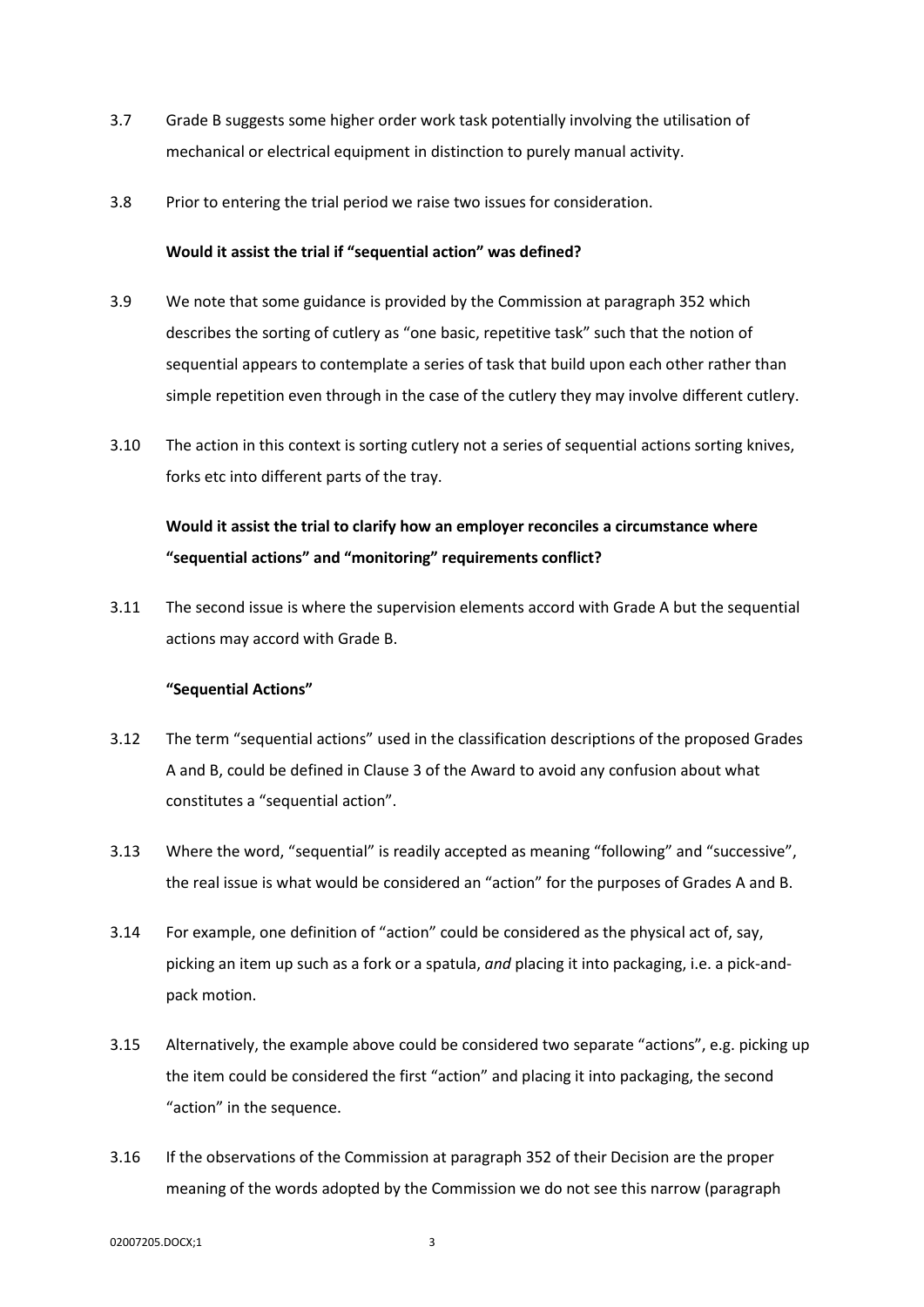[3.15](#page-2-0) above) approach as being intended, but potential confusion affirms the value of a definition in the award.

### **Examples**

- (a) At Disability Services Australia, a task such as sorting four types of cutlery (knife, fork, spook, teaspoon) may be interpreted as involving more than three "sequential actions". Alternatively, the sorting of each of the four types of cutlery may be interpreted as a single "action" for each individual time an item of cutlery sorted, as suggested at paragraph 352 of the Commission's Decision.
- (b) At Greenacres, supported employees putting together window rollers for the tracks of sliding windows undertake the following "actions" in sequence:
	- (i) picking up the casing and placing it in a wooden apparatus (which assists the employee to put the window roller together);
	- (ii) picking up a round disc and placing the disc on the casing in the wooden apparatus;
	- (iii) picking up a metal rod and placing the rod in the correct location on the round disc;
	- (iv) closing the wooden apparatus (which snaps the three individual components together, and opening the wooden apparatus; and
	- (v) placing the completed window roller in a box with the other finished items.
- (c) Also at Greenacres, supported employees putting together the Nair Hair Removal packs under take the following "actions" in sequence:
	- (i) picking up the wax pot and putting it in the Nair custom packaging box;
	- (ii) picking up two spatulas and putting them in the Nair box (depending on whether the employee picks up one or two spatulas at a time, this would impact on the number of sequential items);
	- (iii) picking up the skin wipe and putting that in the Nair box;
	- (iv) picking up the 'thank you' card and putting that in the Nair box; and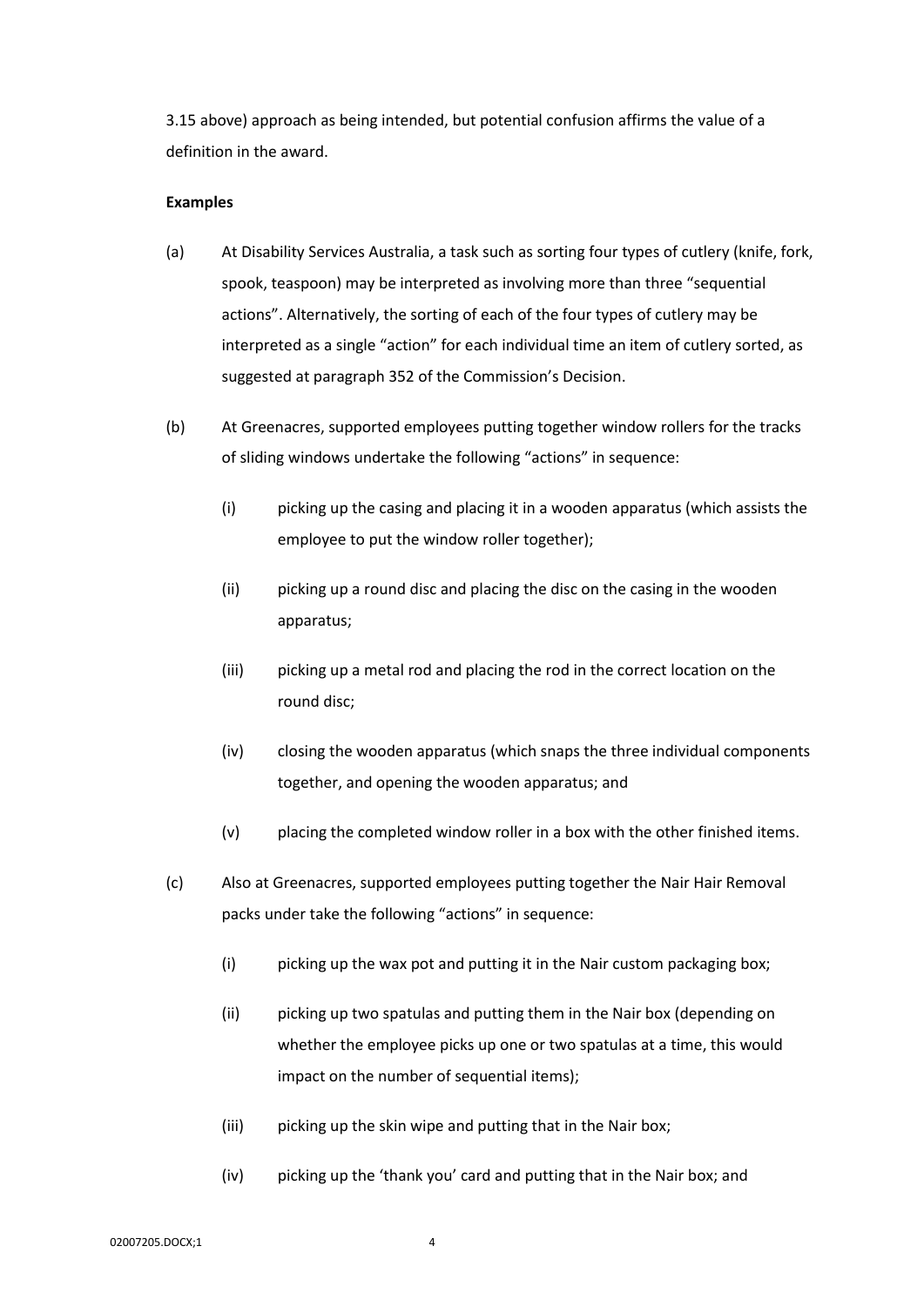- (v) closing the Nair packaging box and putting it with the other completed items.
- (d) At The Flagstaff Group, similar considerations arise where employees are performing very simple tasks, but which require a number of "sequential actions". For example, assembling and packing pens will include the following "actions":
	- (i) pick up the pen shell;
	- (ii) pick up an ink cartridge and place into the shell;
	- (iii) pick up a nib and screw it onto the pen;
	- (iv) pick up a lid and place a lid on the pen;
	- (v) repeat the above sequential actions five more times;
	- (vi) pick up six pens and place in the packaging box; and
	- (vii) place packed box on the conveyor line.
- 3.17 You will see from the examples provided above, where an "action" includes a pick-and-pack sequence, relatively simple tasks could be said to involve more than three "sequential actions".
- 3.18 Alternatively, where an "action" is interpreted as the picking motion being considered as one "action", and the packing motion separately considered as a second "action" then a relatively simple task could be argued to be over five "sequential actions" and more likely around seven to ten "sequential actions".
- 3.19 In terms of assisting employers to have clarity (during the trial) in understanding what "sequential action" is intended to mean, we submit a definition of the phrase "sequential action" in the context of Grades A and B, could be inserted into the Award for the purposes of the trial.
- 3.20 Further specific examples could be provided underneath Grades A and B in order to assist employers to understand the intended coverage of each of these Grades in relation to "sequential actions" during the trial.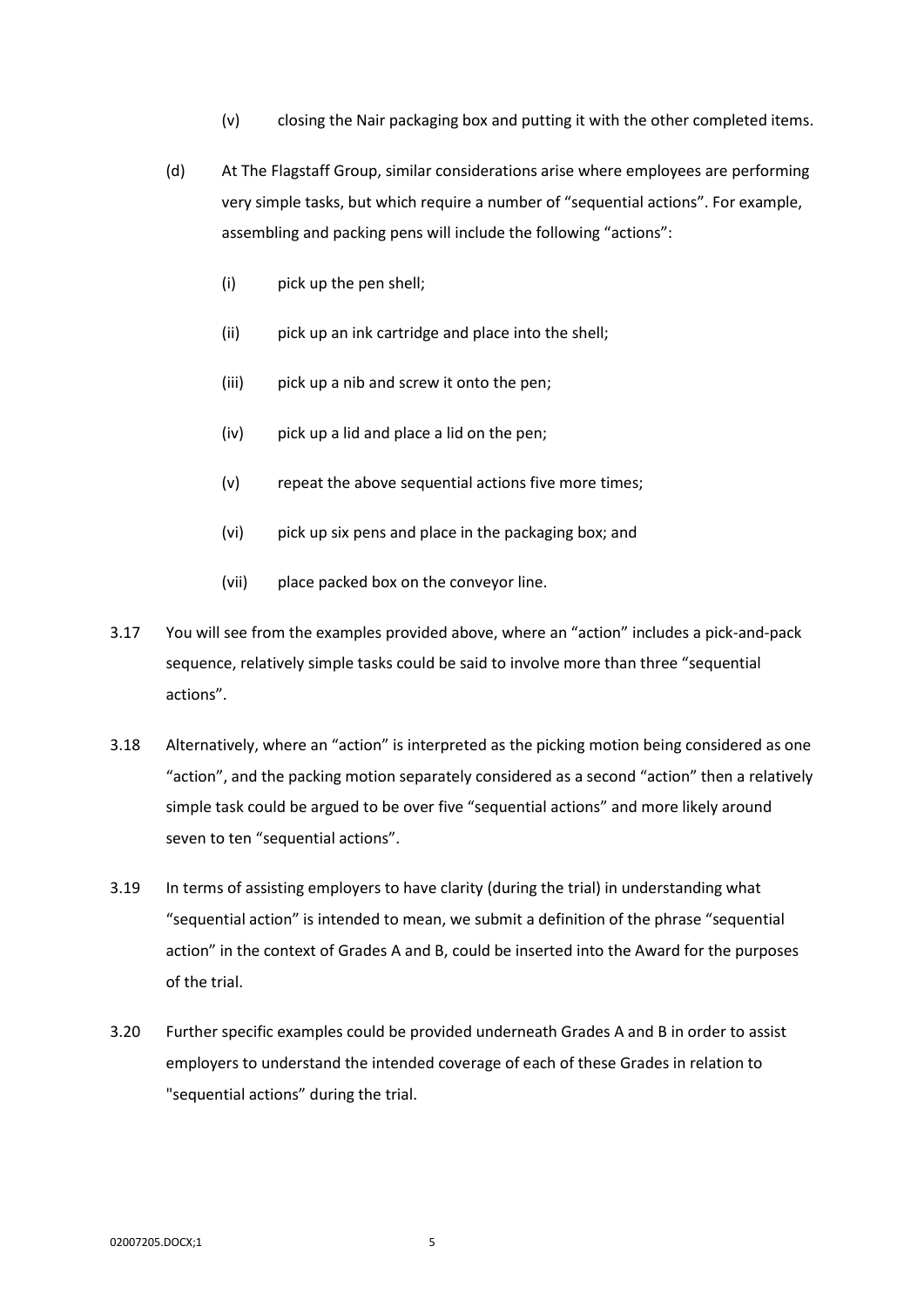#### **"Use of mechanical or electrical equipment or tools"**

- 3.21 We support the submissions of the National Disability Service in relation to the "use of mechanical or electrical equipment or tools" and agree that further refining this definition to make it clear that the employee is required to be actively operating the mechanical or electrical equipment or tool, would assist during the trial to avoid an interpretation where the employee is performing a task that supports the use (i.e. by another employee, or in the context of a production line) of the mechanical or electrical equipment or tool.
- 3.22 For example, The Flagstaff Group have provided an example whereby a supported employee may place two corners of a pillow case into the clips of an automatic/mechanical folder, however they do not actually operate the folding machine.
- 3.23 It may be possible to argue that the employee is performing a simple tasks or tasks, which may involve the use of mechanical or electric equipment or tools, although they are not themselves operating that machinery.
- 3.24 With respect, this appears to be an anomalous outcome and one in which restricting the definition to the employee *operating* the mechanical or electrical equipment or tool, would overcome.
- 3.25 Further clarification may also be required regarding the "use" (or "operation") of mechanical or electrical equipment or tools in instances where a piece of equipment has been modified or restricted to ensure a supported employee can safely use the machinery to the best of their ability.
- 3.26 We are instructed that the modification of equipment by ADEs (which is relatively common in the industry) could give rise to a situation where another supported employee may be able to operate the machinery at its full capacity but is assessed under the same conditions as an employee who may be operating the equipment at, say, 25 to 50 per cent of its capacity.
- 3.27 For example, at Disability Services Australia, cutlery flow wrapping machines have had multiple functions be restricted for some supported employees to enable them to safely operate the machine at a basic "stop-start" capacity. However, other supported employees are able to safely operate the machine at its full capacity. Under such circumstances it may be appropriate to consider, for the purposes of the Grade B classification description, the differences in complexity between two circumstances where a piece of equipment is being "used" or "operated" by both employees, but at significantly different levels.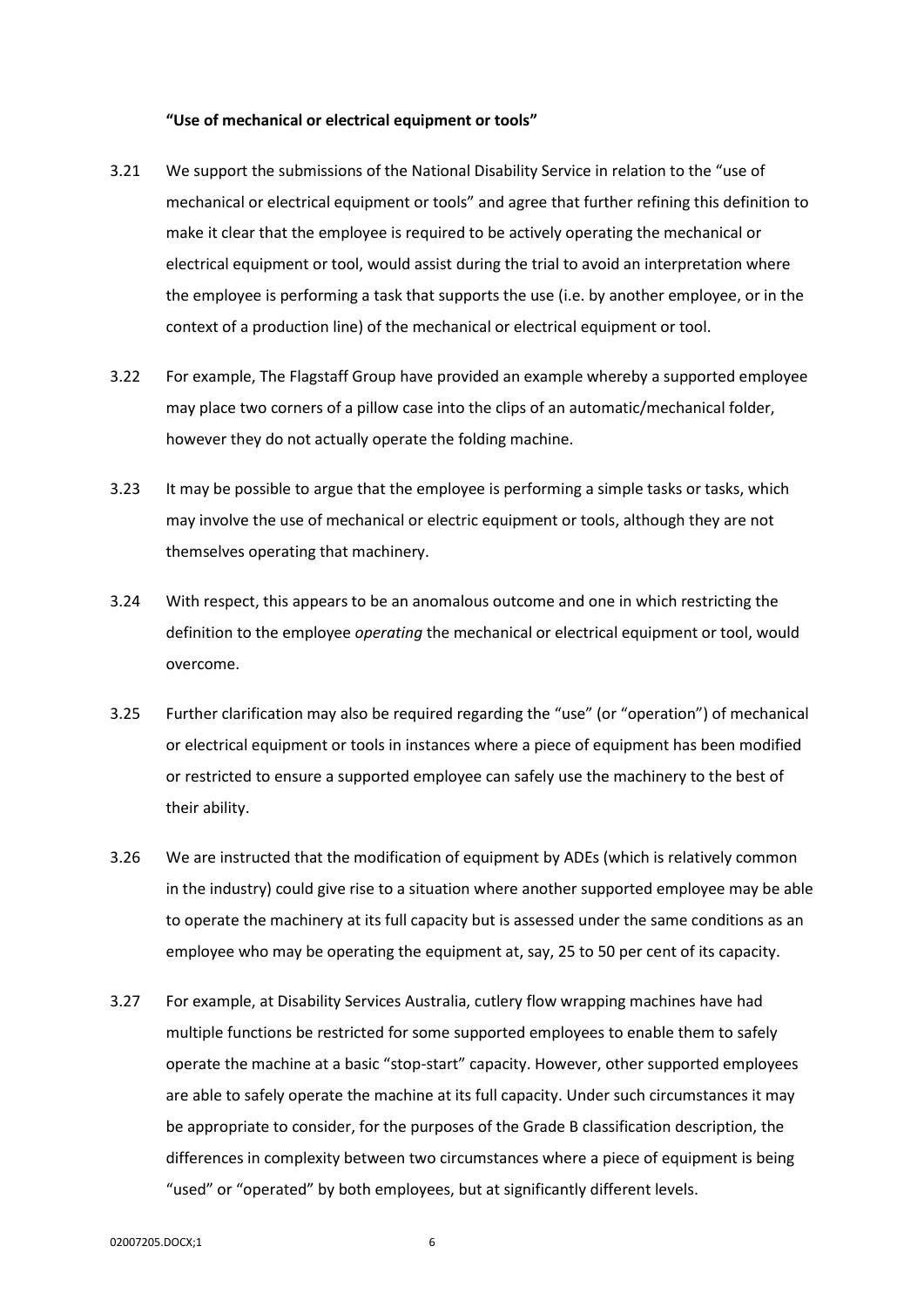### **4. CLASSIFICATION DESCRIPTORS FOR GRADES 1-7**

- 4.1 In relation to the classification descriptions for Grades 1 to 7 of the Award, our clients' members are supportive of the amended classification descriptions contained in the determination at Attachment A of the Decision.
- 4.2 We note that the reference to modern awards in the Grades appear to omit certain modern awards, the performance work under which is very common in supported employment, including:
	- (a) retail work;
	- (b) café and other hospitality work; and
	- (c) clerical and administrative work.
- 4.3 Accordingly, we submit that the following Awards and relevant classifications be added to the modern award lists in each of the Grades (from Grade 2 to 5) in the Award:
	- (a) *General Retail Industry Award 2010*;
	- (b) *Restaurant Industry Award 2010*;
	- (c) *Hospitality Industry (General) Award 2010*;
	- (d) *Fast Food Industry Award 2010*; and
	- (e) *Clerks-Private Sector Award 2010*.

### **5. IMPLEMENTATION TIMETABLE**

- 5.1 In relation to the implementation timetable, we are instructed to raise the following two matters with the Commission:
	- (a) The Flagstaff Group and Disability Services Australia are willing to be included as potential operations for the proposed trial of the new wages structure; and
	- (b) our clients support the submissions of National Disability Services in relation to the proposed implementation trial, in particular that it run from 1 May 2020 to 31 July 2020, so as to ensure the implementation of the new wages structure is not rushed and feedback from parties can be properly considered.